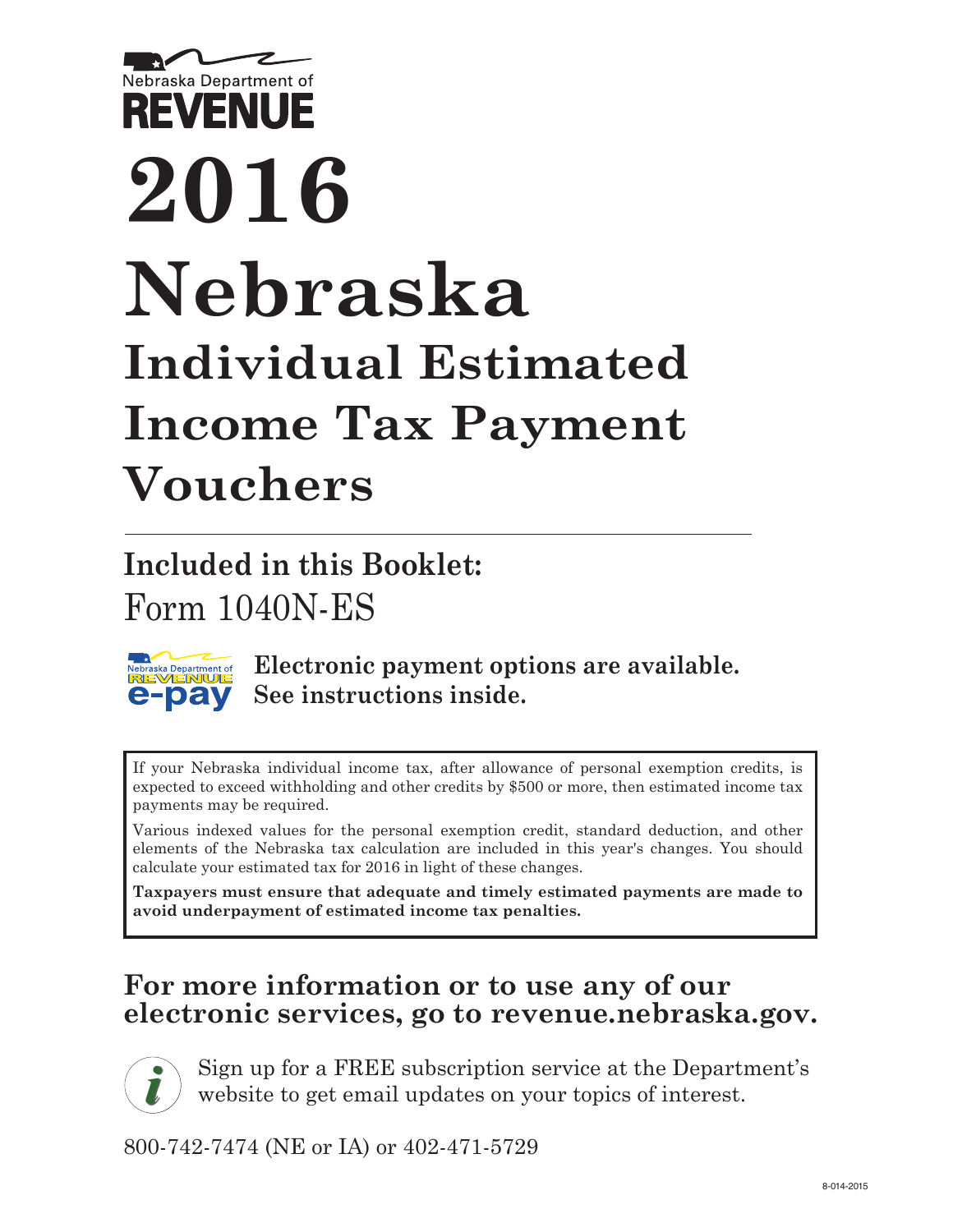## **Instructions**

**Who Must Make Estimated Income Tax Payments.** Every resident and nonresident must make estimated income tax payments if their Nebraska income tax, after personal exemption credits, is expected to exceed their income tax withholding and other credits by \$500 or more. **If you are an employee with income tax being withheld from your earnings, you may ask your employer to withhold an additional amount for state income taxes, rather than make these four estimated income tax payments.**

**When to Pay Your Estimated Income Tax.** The first payment must be made on or before April 15, 2016, and on later dates as set out below. The estimated tax may be paid in full with the first payment, or in equal installments on or before April 15, 2016, June 15, 2016, September 15, 2016, and January 15, 2017. If the due date falls on a Saturday, Sunday, or legal holiday, taxpayers have until the next business day to make the payment.

- **Farmers and Ranchers.** If at least two-thirds of your gross income for 2015 or 2016 is derived from farming, ranching, or fishing, you may pay all of your estimated income tax on or before January 15, 2017 and still avoid a penalty for underpayment of estimated income tax. If you file your 2016 Nebraska Individual Income Tax Return, Form 1040N, on or before March 1, 2017, and pay the total income tax due at that time, you do not need to make any estimated income tax payments for 2016.
- **Fiscal Year Taxpayers.** Fiscal year taxpayers must pay their estimated income tax by the 15th day of the fourth, sixth, and ninth months of the fiscal year, and the first month of the following fiscal year. If the due date falls on a Saturday, Sunday, or legal holiday, taxpayers have until the next business day to make the payment.

**How to Calculate Your Estimated Income Tax Payment.** Complete the Estimated Income Tax Worksheet (Worksheet) to compute your 2016 estimated income tax. If line 18 is less than \$500, estimated income tax payments are not required, but may still be made. If 2016 federal AGI is expected to be more than \$259,400 (single), \$311,300 (married, filing jointly), \$155,650 (married, filing separately), or \$285,350 (head of household), line 11b of the worksheet must be completed. Subtract the amount of any carryover from the 2015 Form 1040N before making your payment.

Make appropriate entries in your Record of Estimated Tax Payments.

**Changes in Estimated Income Tax.** If your income increases during the year, you may be required to begin making estimated income tax payments, or increase the amount of your estimated income tax payments at the next due date. If you need to increase the amount of an estimated income tax payment and you have previously scheduled an electronic payment, be sure to cancel and reschedule your payment.

You may use the Amended Computation Schedule on page 5 to calculate your amended estimated income tax if your income substantially increases.

#### **How to Pay Your Estimated Income Tax.**

Make the smart choice – pay electronically using the Department's <u>e-pay</u> program or by credit card. When paying **electronically, vouchers are not required.**

If you are not making electronic payments of estimated income tax, you can download the payment vouchers from our website. When making payment by paper check, show the amended estimated income tax on line 1 of the next payment voucher filed. If making payments electronically, **do not** file a voucher to show the change.

### **Electronic Payment Options**

**Electronic Funds Withdrawal (EFW).** With this payment option, you provide your payment information within your electronically-filed return. Your payment will automatically be withdrawn from your bank account on the date you specify.

**[Nebraska e-pay](http://www.revenue.nebraska.gov/electron/est_IIT_e-pay.html).** Nebraska e-pay is the Department's web-based electronic payment system. You enter your payment and bank account information, and choose a date (up to a year in advance) to have your account debited. You will receive an email confirmation for each payment scheduled.

**[Credit Card.](http://www.revenue.nebraska.gov/electron/credit_card.html)** Secure credit card payments can be initiated through Official Payments at [officialpayments.com;](https://www.officialpayments.com/index.jsp?JSESSIONID=xxSQSr6CknpMTWG!1809901824!1423183113) via phone at 800-2PAY-TAX (800-272-9829); or by downloading the OPAY app from your smart phone's app store. Eligible credit cards include American Express, Discover, MasterCard, and VISA. A convenience fee (2.49% of the tax payment, \$1 minimum) is charged to the card you use. This fee is paid to the credit card vendor, not the state, and will appear on your credit card statement separately, from the tax payment. At the end of your transaction, you will be given a confirmation number. Keep this number for your records. [If you are making your credit card payment by phone, you will need to provide the Nebraska Jurisdiction Code, which is 3700.]

**Check or Money Order Using the Estimated Income Tax Payment Voucher.** If you are not using one of the electronic payment options described above, include a check or money order payable to the "Nebraska Department of Revenue." Checks written to the Department may be presented for payment electronically.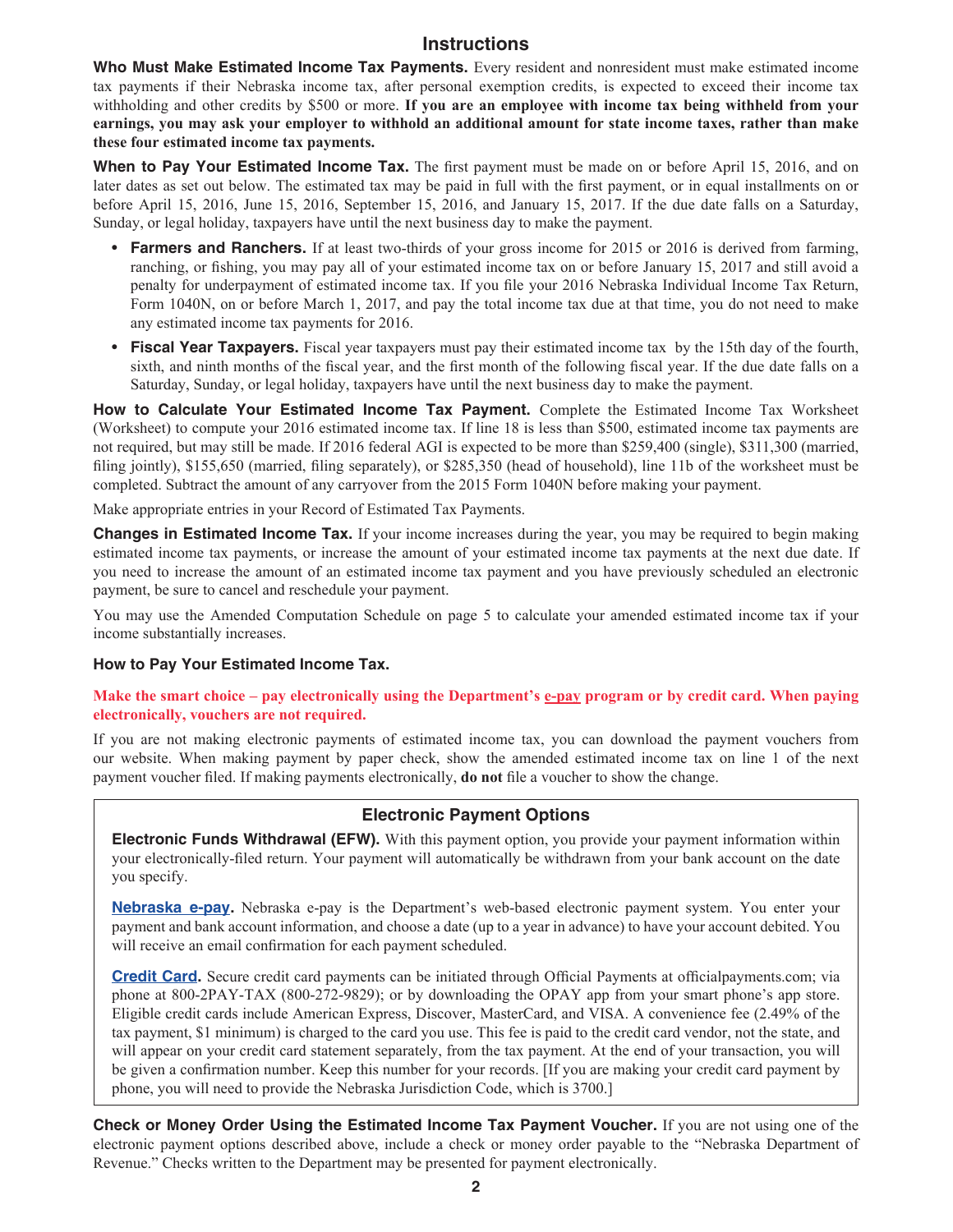**You must enter your Social Security number (SSN) and your spouse's SSN, if applicable, on the payment vouchers where indicated. List the names and SSNs in the same order on the voucher as you list them on your married, filing jointly return.**

**Overpayment Credit From 2015.** If you had an overpayment on your 2015 Form 1040N, and elected to apply it to your 2016 estimated income tax, the amount of that overpayment may be applied in full, or in part, to any installment.

Taxpayers claiming an overpayment from line 40 of last year's individual income tax return, Form 1040N, should be aware that an overpayment will be applied first to offset any existing balance due from another tax year. If the Department transfers all or part of an amount requested to be carried over to next year's estimated payments (current year carryover), a written notice of the offset will be issued. Please contact the Department if you are unsure of your current year carryover amount.

**Joint Payments.** Payments of estimated income tax may be made on a married, filing jointly basis for Nebraska income tax purposes. Married, filing jointly payments may not be made if the spouses are separated under a decree of either divorce or separate maintenance, or if they have different taxable years. If married, filing jointly payments are made, but a married, filing jointly return is not filed for the taxable year, the estimated income tax for the year may be divided between spouses.

**Deceased Taxpayer.** If estimated income tax payments have been made under a spouse's SSN, and this spouse dies during the year, indicate "deceased" on any e-filed return when prompted. On paper returns, write "DECEASED" at the top of the Form 1040N and give the date of death next to the SSN. Verify that the surviving spouse's name and SSN are correct on Form 1040N-ES, and indicate what SSN will be used in filing a Form 1040N-ES for the next year.

**Penalty For Not Paying Enough Estimated Income Tax.** A penalty is imposed for underpayment of estimated income tax installments. The penalty is not due if you qualify for any of the exceptions listed on the [Individual](http://www.revenue.nebraska.gov/tax/15forms/f_2210n.pdf)  [Underpayment of Estimated Tax, Form2210N](http://www.revenue.nebraska.gov/tax/15forms/f_2210n.pdf).

Each individual who has underpaid estimated income tax must file a Form 2210N with the Form1040N. The estimated tax is underpaid if the payments (including income tax withholding) are not equal to at least:

- 1. 90% (66 ⅔% for those engaged in farming, ranching, and fishing) of the income tax liability for the year, after reduction by credits other than income tax withholding or estimated income tax payments; or
- 2. 100% of the income tax shown on the Nebraska return for the full 12‑month preceding tax year, if federal AGI was \$150,000 or less; or
- 3. 110% (the applicable federal percentage) of the preceding year's income tax reported on a Nebraska return, if 2015 federal AGI was above \$150,000. Complete the Nebraska Individual Estimated Income Tax Worksheet on page 4. You may also owe a penalty if estimated income tax payments are not filed in a timely manner.

**Exceptions to the Penalty**. You do not have to pay the penalty if:

- 1. You had no income tax liability for 2015, you were a U.S. citizen or resident for the entire year, and your 2015 Nebraska income tax return was (or would have been had you been required to file) for a full 12 months;
- 2. You are a first-time filer for Nebraska income tax purposes; or
- 3. The total income tax shown on your 2016 Nebraska income tax return minus the amount of income tax you paid through income tax withholding is less than \$500.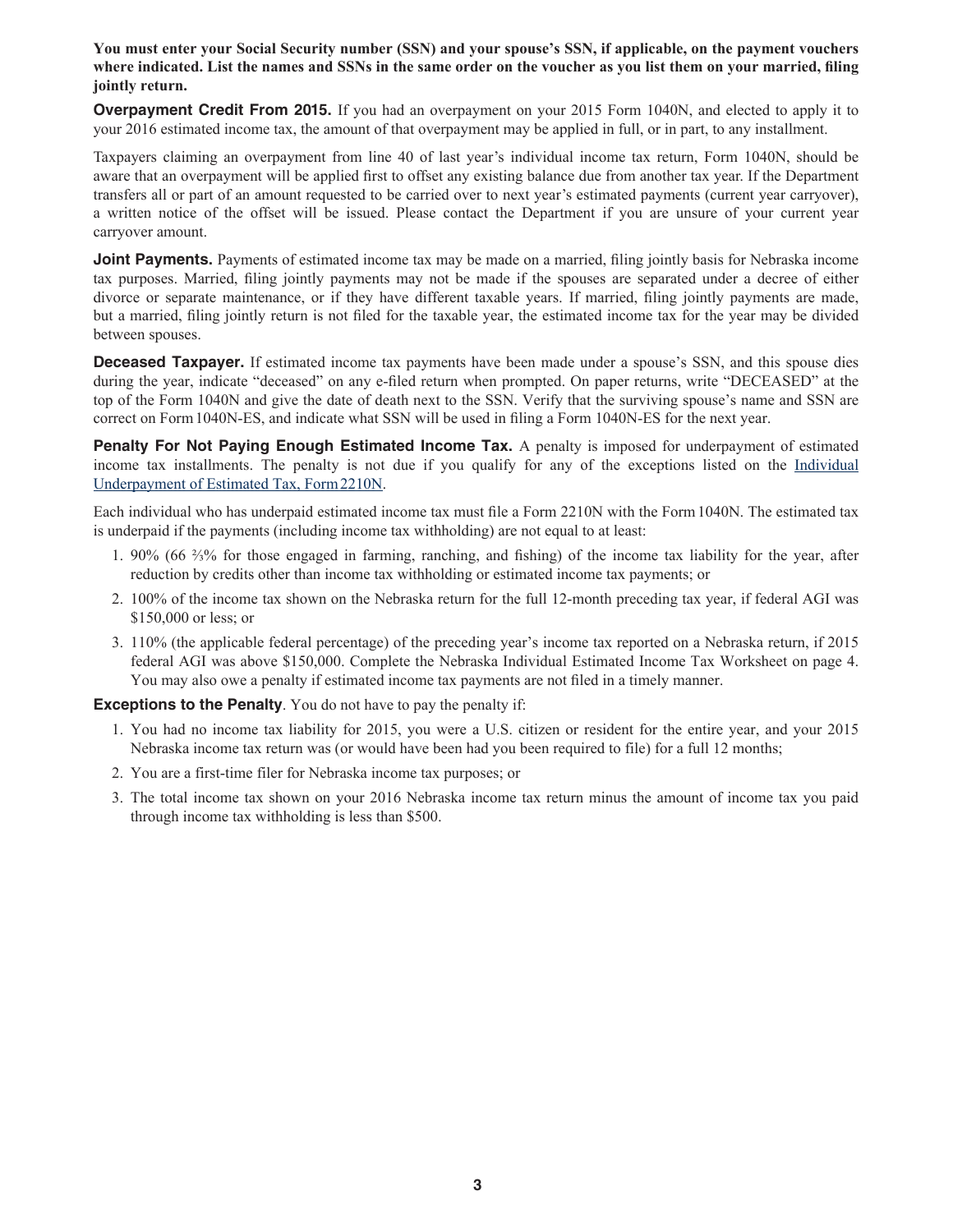#### **TAX** z Nebraska Department of

## **Nebraska Individual Estimated Income Tax Worksheet**



|                                                                                                                       |                | $\mathbf{1}$   |  |
|-----------------------------------------------------------------------------------------------------------------------|----------------|----------------|--|
| 2 Estimated federal itemized deductions (line 29, Federal Form 1040, Schedule A)  2                                   |                |                |  |
|                                                                                                                       |                |                |  |
|                                                                                                                       | $\overline{4}$ |                |  |
| 5 Standard deduction (enter the Nebraska standard deduction amount):                                                  |                |                |  |
| Single \$6,300;                                                                                                       |                |                |  |
| Married, Filing Jointly \$12,600;                                                                                     |                |                |  |
| Head of Household \$9,300;<br>Married, Filing Separately \$6,300; or                                                  |                |                |  |
|                                                                                                                       | 5              |                |  |
|                                                                                                                       |                | 6              |  |
|                                                                                                                       |                | $\overline{7}$ |  |
| 8 Estimated Nebraska adjustments increasing federal AGI (including non-Nebraska state and municipal                   |                |                |  |
|                                                                                                                       |                | 8              |  |
|                                                                                                                       |                | 9              |  |
|                                                                                                                       |                | 10             |  |
|                                                                                                                       |                |                |  |
| 11 Estimated Nebraska income tax:                                                                                     |                |                |  |
| a Using the 2016 Nebraska Estimated Income Tax Rate Schedule on page 6,                                               |                |                |  |
|                                                                                                                       |                |                |  |
| <b>b</b> If estimated federal AGI from line 1 is greater than \$259,400 (single), \$311,300                           |                |                |  |
| (married, filing jointly), \$155,650 (married, filing separately), or \$285,350 (head                                 |                |                |  |
| of household), use the Additional Tax Rate Schedule on page 6 to calculate                                            |                |                |  |
| the additional tax. If estimated federal AGI is less than the amounts shown enter                                     |                |                |  |
|                                                                                                                       |                |                |  |
|                                                                                                                       |                | 11             |  |
| 12 Estimated Nebraska other taxes (total of taxes from Federal Form 4972 and tax on early distributions;              |                |                |  |
|                                                                                                                       |                | 12             |  |
|                                                                                                                       |                | 13             |  |
| 14 Estimated Nebraska credits including:                                                                              |                |                |  |
| For full year residents -<br>Credit for tax paid to another state.                                                    |                |                |  |
| For residents and partial-year residents -                                                                            |                |                |  |
| Refundable and nonrefundable credits for child and dependent care expense; earned income credit;                      |                |                |  |
| credit for the elderly or the disabled; and Angel Investment Tax Credit.                                              |                |                |  |
| For all taxpayers -                                                                                                   |                |                |  |
| Personal exemption credit; Community Development Assistance Act credit; Beginning Farmer credit;                      |                | 14             |  |
|                                                                                                                       |                | 15             |  |
|                                                                                                                       |                |                |  |
| <b>b</b> Enter the tax shown on your 2015 tax return (110% of that amount if you are                                  |                |                |  |
| not engaged in farming or fishing and the AGI shown on that return is more                                            |                |                |  |
| than \$150,000 (\$75,000 if your filing status for 2016 is married, filing separately)   16b                          |                |                |  |
| c Required annual payment to avoid a penalty. Enter the smaller of line 16a or 16b                                    |                | 16c            |  |
| Caution: If you do not prepay (through income tax withholding and estimated income tax payments)                      |                |                |  |
| at least the amount on line 16c, you may owe a penalty for not paying enough estimated tax. To avoid a                |                |                |  |
| penalty, make sure your estimate on line 15 is as accurate as possible. Even if you pay the required                  |                |                |  |
| annual payment, you may still owe tax when you file your return. You must also make timely estimated                  |                |                |  |
| payments to avoid underpayment penalties. If you prefer, you can pay the amount shown on line 15.                     |                |                |  |
| 17 Income tax withheld and estimated income tax to be withheld during 2016 (including income tax withholding          |                |                |  |
|                                                                                                                       |                | 17             |  |
| 18 Subtract line 17 from line 16c. (Note: If the result is zero or less, or line 15 minus line 17 is less than \$500, |                |                |  |
|                                                                                                                       |                | 18             |  |
| <b>19</b> Computation of installments                                                                                 |                |                |  |
| If the first installment you are required to make is due on:                                                          |                |                |  |
| • April 15, 2016, enter 1/4 of the amount on line 18 here and on line 2 of Payment Vouchers 1, 2, 3, and 4;           |                |                |  |
| • June 15, 2016, enter 1/2 of the amount on line 18 here and on line 2 of Payment Voucher 2                           |                |                |  |
| (Also, enter 1/4 of the amount on line 18 and on Vouchers 3 and 4)                                                    |                |                |  |
| • September 15, 2016, enter 34 of the amount on line 18 here and on line 2 of Payment Voucher 3                       |                |                |  |
| (Also, enter 1/4 of the amount on line 18 and on line 2 of Payment Voucher 4)                                         |                |                |  |
| • January 15, 2017, enter the amount on line 18 here and on line 2 of Payment Voucher 4.                              |                | 19             |  |

**Retain a copy for your records. Do not file the amended computation schedule on the reverse side.**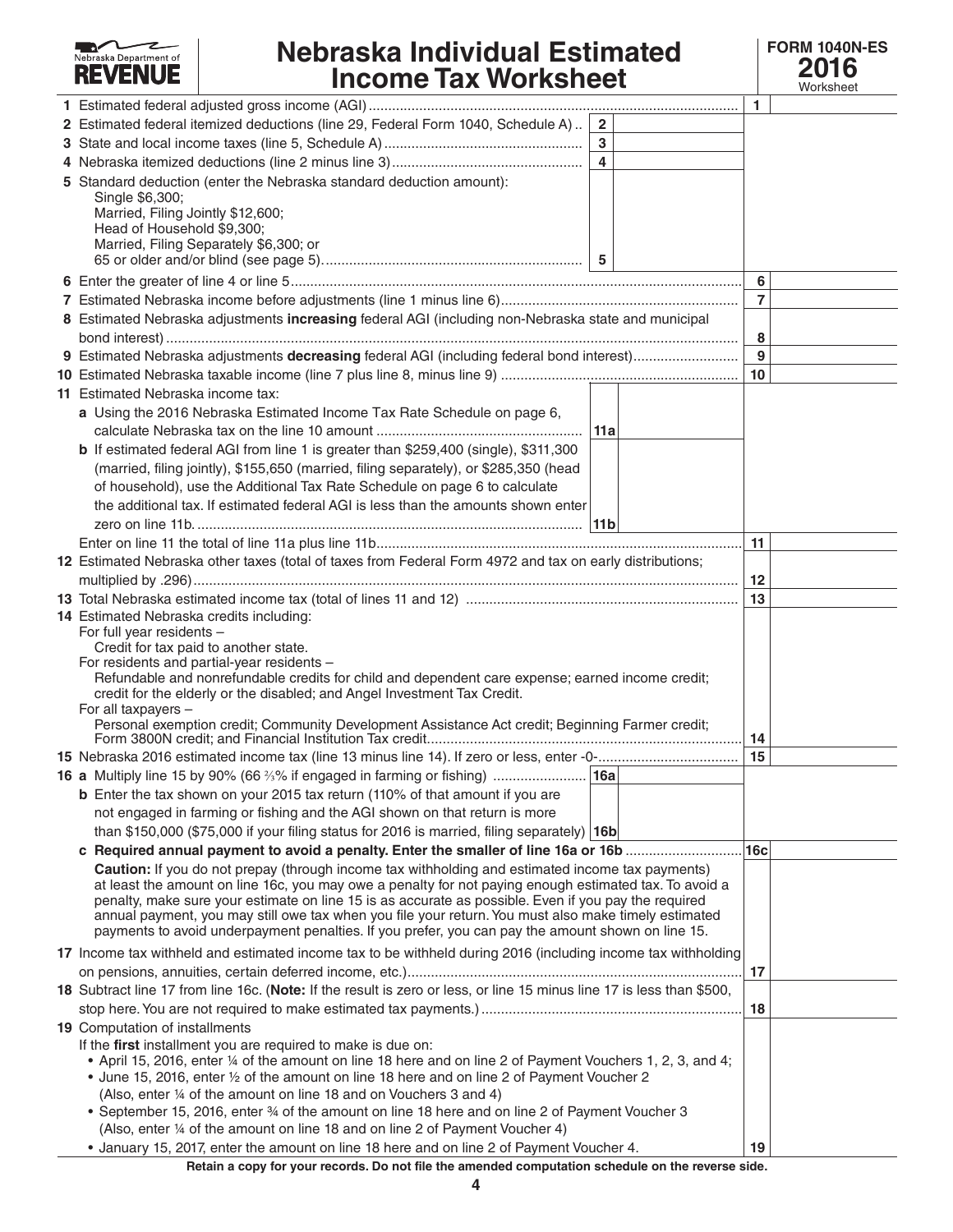| <b>Additional Standard Deduction for Elderly and/or Blind</b>                                          |  |  |  |  |  |  |  |  |
|--------------------------------------------------------------------------------------------------------|--|--|--|--|--|--|--|--|
| Your Nebraska standard deduction is increased by this amount if, at the end of 2016, you are:          |  |  |  |  |  |  |  |  |
| An unmarried individual (single or head of household), and<br>$\bullet$                                |  |  |  |  |  |  |  |  |
|                                                                                                        |  |  |  |  |  |  |  |  |
|                                                                                                        |  |  |  |  |  |  |  |  |
| A married individual (filing jointly or separately) or a qualifying widow(er), and<br>$\bullet$        |  |  |  |  |  |  |  |  |
|                                                                                                        |  |  |  |  |  |  |  |  |
|                                                                                                        |  |  |  |  |  |  |  |  |
|                                                                                                        |  |  |  |  |  |  |  |  |
|                                                                                                        |  |  |  |  |  |  |  |  |
|                                                                                                        |  |  |  |  |  |  |  |  |
|                                                                                                        |  |  |  |  |  |  |  |  |
|                                                                                                        |  |  |  |  |  |  |  |  |
| If married, filing separately, these amounts apply only if you can claim an exemption for your spouse. |  |  |  |  |  |  |  |  |

| <b>Amended Computation Schedule • Use this schedule if your estimated income tax changes during the year.</b> |   |  |  |  |  |  |  |
|---------------------------------------------------------------------------------------------------------------|---|--|--|--|--|--|--|
| 1 Amended estimated income tax (enter here and on line 1 of the payment voucher)                              |   |  |  |  |  |  |  |
| 2 Amount of the 2015 overpayment previously applied as a credit to 2016 estimated                             |   |  |  |  |  |  |  |
|                                                                                                               |   |  |  |  |  |  |  |
|                                                                                                               |   |  |  |  |  |  |  |
|                                                                                                               | 5 |  |  |  |  |  |  |
| 6 Amount to be paid (line 5 divided by number of remaining payments).                                         | 6 |  |  |  |  |  |  |

# **Record of Estimated Income Tax Payments**

| Payment<br><b>Number</b> | <b>Installment</b><br>Date | (A)<br><b>Date Filed</b> | (B)<br><b>Amount Paid</b> | (C)<br>2015 Overpayment | (D)<br><b>Total Amount Paid</b><br>and Credited<br>(Column B plus Column C) |
|--------------------------|----------------------------|--------------------------|---------------------------|-------------------------|-----------------------------------------------------------------------------|
|                          | April 15, 2016             |                          |                           |                         |                                                                             |
| 2                        | June 15, 2016              |                          |                           |                         |                                                                             |
| 3                        | September 15, 2016         |                          |                           |                         |                                                                             |
| 4                        | <b>January 15, 2017</b>    |                          |                           |                         |                                                                             |
|                          |                            |                          |                           |                         |                                                                             |

**Note:** If you are not required to make an estimated income tax payment on the first installment date, you may still have to make a payment at a later date. See instruction titled "Changes in Estimated Tax."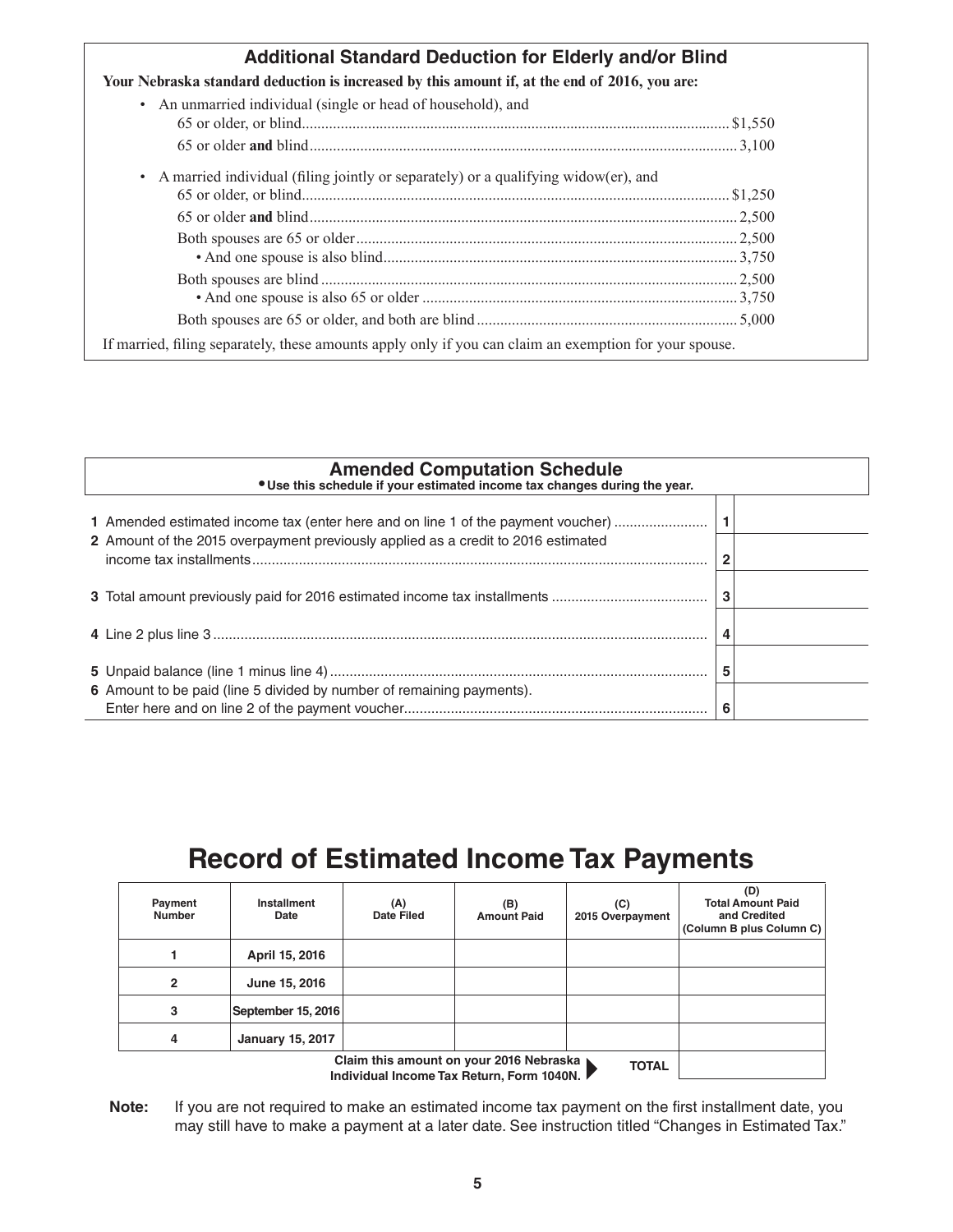## **2016 Nebraska Estimated Income Tax Rate Schedule**

**Use this rate schedule only for computing 2016 estimated income tax.** 

**Do not use it to compute an amount for any tax returns.** 

**Enter the tax calculated from this schedule on line 11a of the**

**Nebraska Individual Estimated Income Tax Worksheet on page 4 of this booklet.**

|                                                           | Include \$131 for each federal personal exemption allowed on line 14 of the<br>Nebraska Individual Estimated Income Tax Worksheet on page 4 of this booklet. |                                                      |                                                                              |                                                 |                                                              |  |  |  |  |  |
|-----------------------------------------------------------|--------------------------------------------------------------------------------------------------------------------------------------------------------------|------------------------------------------------------|------------------------------------------------------------------------------|-------------------------------------------------|--------------------------------------------------------------|--|--|--|--|--|
|                                                           |                                                                                                                                                              | <b>Single Taxpayer</b>                               |                                                                              |                                                 | <b>Head of Household</b>                                     |  |  |  |  |  |
| If line 10,<br>Form 1040N-ES Worksheet is:                |                                                                                                                                                              | The Nebraska estimated tax is:                       | If line 10,<br>Form 1040N-ES Worksheet is:                                   |                                                 | The Nebraska estimated tax is:                               |  |  |  |  |  |
| $over-$                                                   | but not over                                                                                                                                                 |                                                      | $over-$                                                                      | but not over                                    |                                                              |  |  |  |  |  |
| $\Omega$                                                  | 3,060<br>S.                                                                                                                                                  | 2.46% of the income                                  | <b>S</b><br>$\theta$                                                         | 5,710<br>S.                                     | 2.46% of the income                                          |  |  |  |  |  |
| 3,060                                                     | 18,370<br>$75.28 + 3.51\%$ of the excess over \$ 3,060                                                                                                       |                                                      | 5,710                                                                        | 29,390                                          | \$ 140.47 + 3.51% of the excess over \$ 5,710                |  |  |  |  |  |
| 18,370<br>29,590                                          |                                                                                                                                                              | $612.66 + 5.01\%$ of the excess over \$18,370        | 29,390                                                                       | 43,880                                          | $971.64 + 5.01\%$ of the excess over \$29,390                |  |  |  |  |  |
| 29,590                                                    |                                                                                                                                                              | $1,174.78 + 6.84\%$ of the excess over \$29,590      | 43,880                                                                       |                                                 | $1,697.59 + 6.84\%$ of the excess over \$43,880              |  |  |  |  |  |
|                                                           |                                                                                                                                                              | <b>Married, Filing Jointly and Surviving Spouses</b> | <b>Married, Filing Separately</b>                                            |                                                 |                                                              |  |  |  |  |  |
| If line 10,<br>Form 1040N-ES Worksheet is:                |                                                                                                                                                              | The Nebraska estimated tax is:                       | If line 10.<br>The Nebraska estimated tax is:<br>Form 1040N-ES Worksheet is: |                                                 |                                                              |  |  |  |  |  |
| $over-$                                                   | but not over                                                                                                                                                 |                                                      | $over-$                                                                      | but not over                                    |                                                              |  |  |  |  |  |
| S<br>$\Omega$                                             | 6,120<br>S.                                                                                                                                                  | $2.46\%$ of the income                               | $\theta$                                                                     | \$3,060                                         | $2.46\%$ of the income                                       |  |  |  |  |  |
| 6,120                                                     | 36,730                                                                                                                                                       | \$ 150.55 $+3.51\%$ of the excess over \$ 6,120      | 3,060                                                                        | 18,370                                          | $75.28 + 3.51\%$ of the excess over \$ 3,060<br><sup>S</sup> |  |  |  |  |  |
| 36,730                                                    | 59,180                                                                                                                                                       | $1,224.96 + 5.01\%$ of the excess over \$36,730      | 18,370                                                                       | 29,590                                          | $612.66 + 5.01\%$ of the excess over \$18,370                |  |  |  |  |  |
| $2,349.71 + 6.84\%$ of the excess over \$59,180<br>59,180 |                                                                                                                                                              | 29,590                                               |                                                                              | $1,174.78 + 6.84\%$ of the excess over \$29,590 |                                                              |  |  |  |  |  |

## **2016 Nebraska Additional Tax Rate Schedule**

**Enter the additional tax calculated from this schedule on line 11b of the Nebraska Individual Estimated Income Tax Worksheet on page 4 of this booklet.**

| <b>Single Taxpayer</b> |                                                         |                                                                          |  |  |  |  |  |  |  |  |
|------------------------|---------------------------------------------------------|--------------------------------------------------------------------------|--|--|--|--|--|--|--|--|
| If AGI is:             | The tax to add is:                                      |                                                                          |  |  |  |  |  |  |  |  |
| $over -$               | but not over                                            |                                                                          |  |  |  |  |  |  |  |  |
| \$259,400              | \$290,000                                               | $0.438\%$ (.00438)<br>of AGI above \$259,400                             |  |  |  |  |  |  |  |  |
| 290,000                | 443,100                                                 | \$134.03<br>$0.333\%$<br>(.00333)<br>of the excess over 290,000<br>$+$   |  |  |  |  |  |  |  |  |
| 443,100                | 555,300                                                 | of the excess over \$443,100<br>$643.85 +$<br>$0.183\%$ (.00183)         |  |  |  |  |  |  |  |  |
| 555,300                |                                                         | 849.18                                                                   |  |  |  |  |  |  |  |  |
|                        |                                                         | <b>Married, Filing Jointly and Surviving Spouses</b>                     |  |  |  |  |  |  |  |  |
| If AGI is:             |                                                         | The tax to add is:                                                       |  |  |  |  |  |  |  |  |
| $over -$               | but not over                                            |                                                                          |  |  |  |  |  |  |  |  |
| \$311,300              | \$372,500                                               | $0.438\%$ (.00438)<br>of AGI above \$311,300                             |  |  |  |  |  |  |  |  |
| 372,500                | 678,600                                                 | $0.333\%$<br>of the excess over \$372,500<br>\$268.06<br>(.00333)<br>$+$ |  |  |  |  |  |  |  |  |
| 678,600                | 903,100                                                 | $0.183\%$ (.00183)<br>of the excess over \$678,600<br>$1,287.37 +$       |  |  |  |  |  |  |  |  |
| 903,100                |                                                         | 1.698.21                                                                 |  |  |  |  |  |  |  |  |
|                        |                                                         | <b>Married, Filing Separately</b>                                        |  |  |  |  |  |  |  |  |
| If AGI is:             |                                                         | The tax to add is:                                                       |  |  |  |  |  |  |  |  |
| $over -$               | but not over                                            |                                                                          |  |  |  |  |  |  |  |  |
| \$155,650              | \$186,250                                               | $0.438\%$ (.00438)<br>of AGI above \$155,650                             |  |  |  |  |  |  |  |  |
| 186,250                | 339,350                                                 | \$134.03<br>$0.333\%$ $(.00333)$<br>of the excess over \$186,250<br>$+$  |  |  |  |  |  |  |  |  |
| 339,350                | 451,550                                                 | of the excess over \$339,350<br>$643.85 +$<br>$0.183\%$ (.00183)         |  |  |  |  |  |  |  |  |
| 451,550                |                                                         | 849.18                                                                   |  |  |  |  |  |  |  |  |
|                        |                                                         | <b>Head of Household</b>                                                 |  |  |  |  |  |  |  |  |
| If AGI is:             |                                                         | The tax to add is:                                                       |  |  |  |  |  |  |  |  |
| $over -$               | but not over                                            |                                                                          |  |  |  |  |  |  |  |  |
| \$285,350              | \$342,450                                               | of AGI above \$285,350<br>$0.438\%$ (.00438)                             |  |  |  |  |  |  |  |  |
| 342,450                | 579,250                                                 | $250.10 +$<br>$0.333\%$ (.00333)<br>of the excess over \$342,450         |  |  |  |  |  |  |  |  |
| 579,250                | 724,150                                                 | of the excess over \$579,250<br>$1,038.64$ +<br>$0.183\%$ (.00183)       |  |  |  |  |  |  |  |  |
| 724,150                |                                                         | 1,303.81                                                                 |  |  |  |  |  |  |  |  |
|                        | $\sim$ $\sim$ $\sim$ $\sim$ $\sim$ $\sim$ $\sim$ $\sim$ |                                                                          |  |  |  |  |  |  |  |  |

#### **Special Instructions**

**If Estimated Nebraska Taxable Income, line 10, Nebraska Individual Estimated Income Tax Worksheet, is less than \$59,180, then perform the following steps:** 

**Step 1. Subtract the AGI threshold amount for the appropriate filing status from Federal AGI.** 

**Step 2. Multiply this amount by 10% (.10).** 

**Step 3. Compare the Step 2 result to Estimated Nebraska Taxable Income, line 10, Nebraska Individual Estimated Income Tax Worksheet. • If line 10 is less than the Step 2 result, go to Step 4.**

• If line 10 is more than the Step 2 result, then use the Additional Tax Rate Schedule above to compute the Nebraska income tax, **line 11b, Nebraska Individual Estimated Income Tax Worksheet. (Do not proceed to Step 4.)** 

**Step 4. Multiply the line 14 amount by 6.84% (.0684) and enter the result on line 11 of the Nebraska Individual Estimated Income Tax Worksheet.**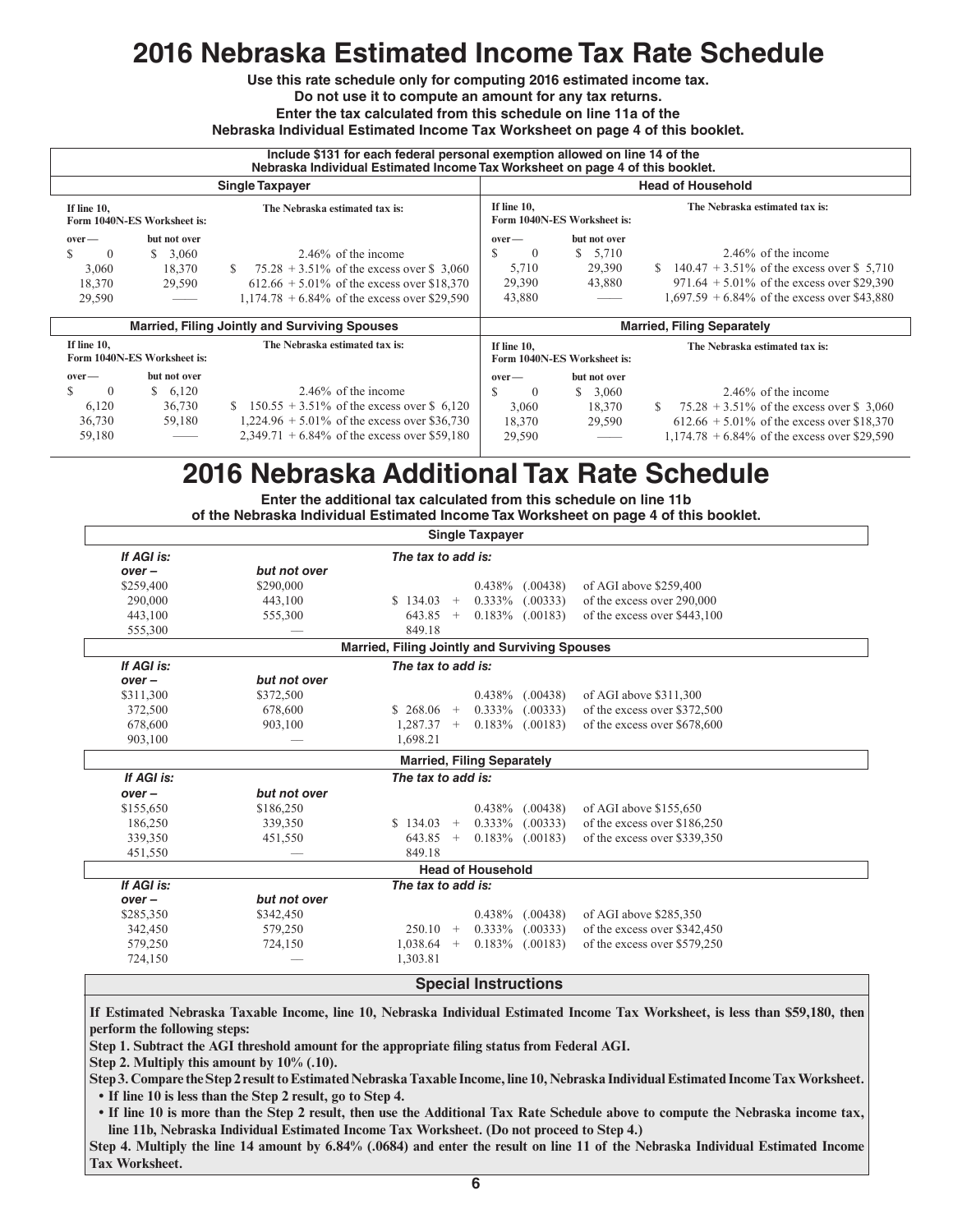| Nebraska Department of<br><b>REVENUE</b>           | Nebraska Individual Estimated Income Tax                                                                               | <b>FORM 1040N-ES</b><br>2016 |          |                                                                  |  |
|----------------------------------------------------|------------------------------------------------------------------------------------------------------------------------|------------------------------|----------|------------------------------------------------------------------|--|
|                                                    | 1 Amount of this payment (net of the calculated payment and<br>any 2015 overpayment applied to 2016's estimated income |                              |          |                                                                  |  |
|                                                    | Name that will be Shown First on your Income Tax Return Last Name                                                      |                              |          |                                                                  |  |
| If a Joint Return, Spouse's First Name and Initial |                                                                                                                        | Last Name                    |          | This installment is due on or before                             |  |
|                                                    | Current Mailing Address (Number and Street or PO Box)                                                                  |                              |          | April 15, 2016.                                                  |  |
|                                                    |                                                                                                                        |                              |          | <b>Important:</b> Social Security numbers must be entered below. |  |
| City                                               |                                                                                                                        | <b>State</b>                 | Zip Code | First Social Security Number on your Income Tax Return           |  |
| • Fiscal year taxpayers - see instructions.        | . File only if you are making a payment of estimated income tax by check or money order.                               |                              |          | <b>Spouse's Social Security Number</b>                           |  |

Consider paying electronically. Otherwise, mail this voucher and your check or money order to: **Nebraska Department of Revenue, PO Box 98911, Lincoln, NE 68509-8911.**

8-014-2015

| Nebraska Department of<br><b>REVENUE</b>              |                                                                                                                                                                                |                                        | <b>Payment Voucher</b> | Nebraska Individual Estimated Income Tax                                                       | <b>FORM 1040N-ES</b><br>2016 |
|-------------------------------------------------------|--------------------------------------------------------------------------------------------------------------------------------------------------------------------------------|----------------------------------------|------------------------|------------------------------------------------------------------------------------------------|------------------------------|
|                                                       | 1 Amount of this payment (net of the calculated payment and<br>any 2015 overpayment applied to 2016's estimated income                                                         |                                        |                        |                                                                                                |                              |
|                                                       | Name that will be Shown First on your Income Tax Return                                                                                                                        | <b>Last Name</b>                       |                        |                                                                                                |                              |
| If a Joint Return, Spouse's First Name and Initial    |                                                                                                                                                                                | Last Name                              |                        | This installment is due on or before                                                           |                              |
| Current Mailing Address (Number and Street or PO Box) |                                                                                                                                                                                |                                        |                        | June 15, 2016.                                                                                 |                              |
|                                                       |                                                                                                                                                                                |                                        |                        | <b>Important:</b> Social Security numbers must be entered below.                               |                              |
| City                                                  |                                                                                                                                                                                | <b>State</b>                           | Zip Code               | First Social Security Number on your Income Tax Return                                         |                              |
| • Fiscal year taxpayers - see instructions.           | • File only if you are making a payment of estimated income tax by check or money order.<br>. If your estimated tax needs to be amended, use the Amended Computation Schedule. | <b>Spouse's Social Security Number</b> |                        |                                                                                                |                              |
|                                                       |                                                                                                                                                                                |                                        |                        | Consider paying electronically. Otherwise, mail this voucher and your check or money order to: |                              |

**Nebraska Department of Revenue, PO Box 98911, Lincoln, NE 68509-8911.**

8-014-2015

| Nebraska Department of<br><b>REVENUE</b>           | Nebraska Individual Estimated Income Tax                                                                                                                                       | <b>FORM 1040N-ES</b><br>2016 |          |                                                                                                                            |  |
|----------------------------------------------------|--------------------------------------------------------------------------------------------------------------------------------------------------------------------------------|------------------------------|----------|----------------------------------------------------------------------------------------------------------------------------|--|
|                                                    | 1 Amount of this payment (net of the calculated payment and<br>any 2015 overpayment applied to 2016's estimated income                                                         |                              |          |                                                                                                                            |  |
|                                                    | Name that will be Shown First on your Income Tax Return Last Name                                                                                                              |                              |          |                                                                                                                            |  |
| If a Joint Return, Spouse's First Name and Initial |                                                                                                                                                                                | Last Name                    |          | This installment is due on or before<br>September 15, 2016.                                                                |  |
|                                                    | Current Mailing Address (Number and Street or PO Box)                                                                                                                          |                              |          |                                                                                                                            |  |
| City                                               |                                                                                                                                                                                | <b>State</b>                 | Zip Code | <b>Important:</b> Social Security numbers must be entered below.<br>First Social Security Number on your Income Tax Return |  |
| • Fiscal year taxpayers - see instructions.        | • File only if you are making a payment of estimated income tax by check or money order.<br>. If your estimated tax needs to be amended, use the Amended Computation Schedule. |                              |          | <b>Spouse's Social Security Number</b>                                                                                     |  |

Consider paying electronically. Otherwise, mail this voucher and your check or money order to:

**Nebraska Department of Revenue, PO Box 98911, Lincoln, NE 68509-8911.**